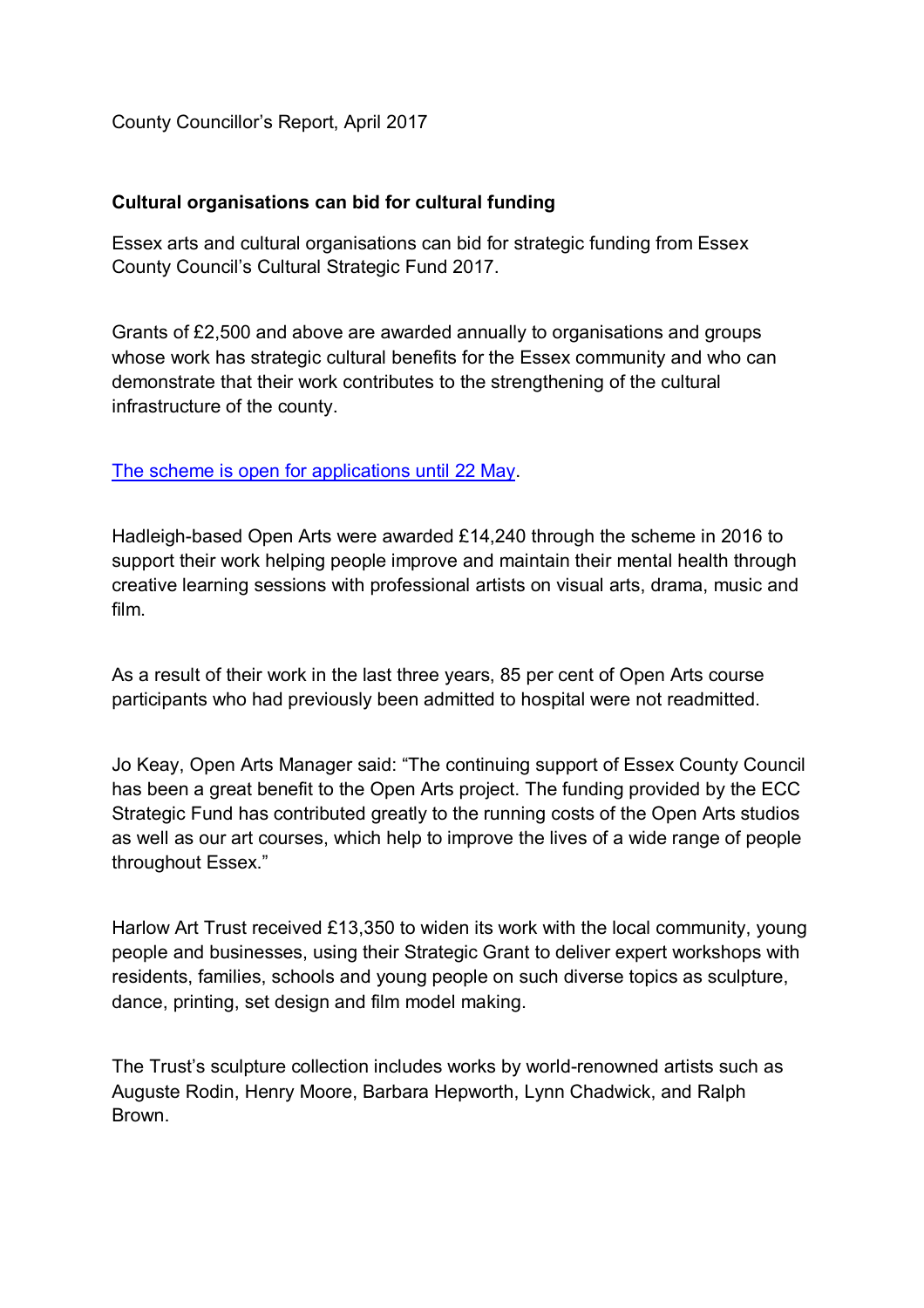## **Find out if your road is set to be resurfaced this year**

The full roads resurfacing programme from April 2017 to March 2018 is now available to check on the highways information map.

The map allows residents to see every road scheduled for an upgrade superimposed on a map. A colour code then shows what type of road surfacing will be used.

You can click on the works to find out more information, including date range or when the works are scheduled take place. Please be aware works are weather dependent and therefore dates for works can change.

Andrew Cook, Director for Highways and Transportation, said: "We have modernised our information for everyone about the road resurfacing programme for this year. You can now see on our website which roads are going to be completed and which type of treatment will be used.

"This is all part of our move to make highways information more easily available online. We often get calls from the public asking when their road is due to be resurfaced - this interactive map will help keep residents up-to-date with our upcoming road improvements at the click of a button.

"More precise dates will also be available on roadworks.org as we get nearer the time and we will continue to directly inform residents living close to the works so you can plan ahead."

You can also find gritting routes, public rights of way, bus stop locations and much more on the highways information map.

Despite a cold snap creating more potholes over the Christmas and New Year period, the number of potholes on local routes is down from June last year (2016).

The number of potholes on local routes dropped from 4,954 in June last year to 4,733 at the end of March 2017.

You can now tell us about a highways issue quicker and easier thanks to our newly improved website.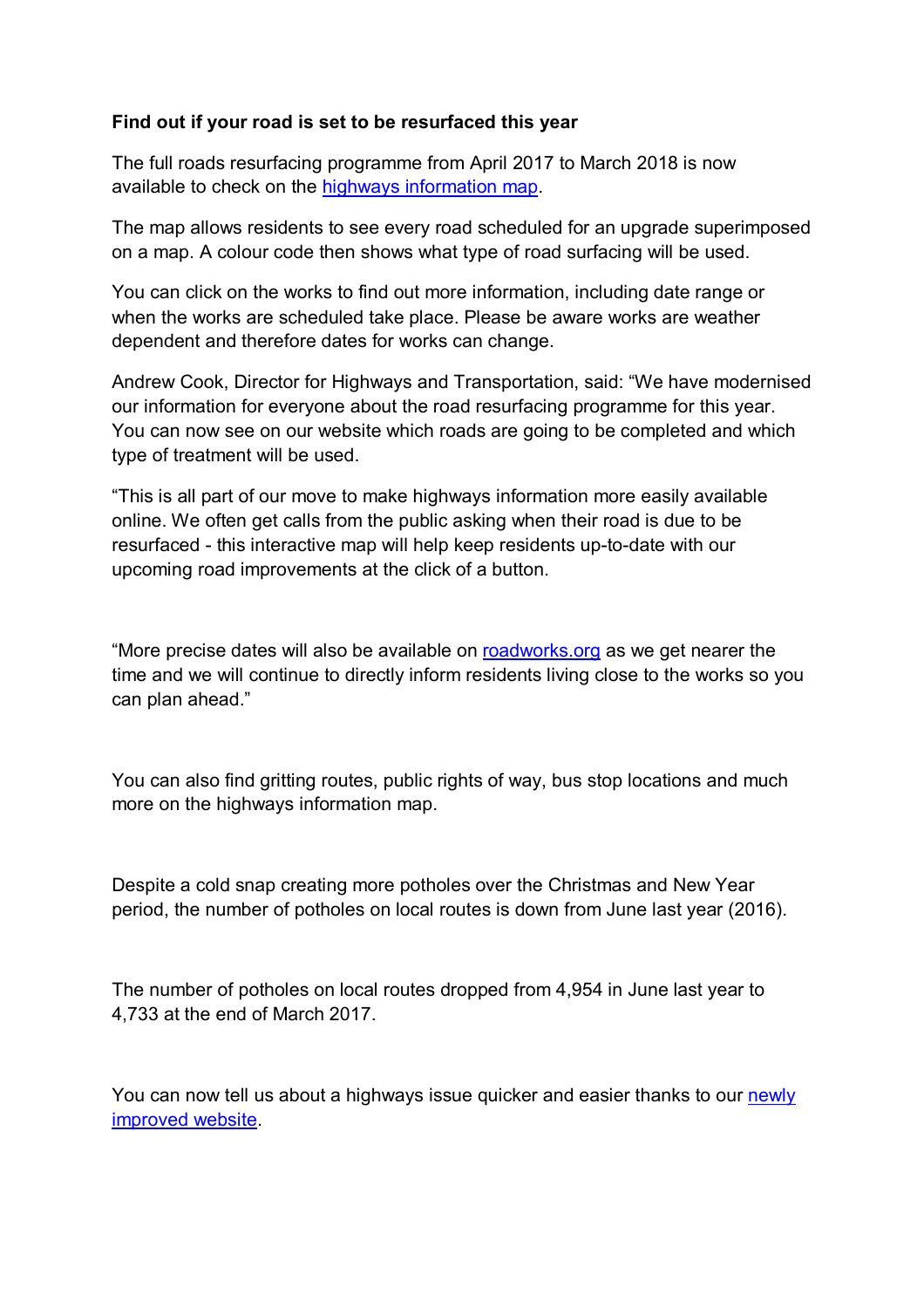# **Independent survey shows boost in bus satisfaction levels in Essex**

Bus users are happier with the punctuality and journey times of services in Essex according to a new national survey.

The Bus Passenger Survey, conducted by independent watchdog Transport Focus, showed a substantial rise in customer satisfaction with Essex bus users.

- 86 percent of Essex passengers said they were satisfied or very satisfied with their overall journey (up from 79 percent in 2015)
- 70 percent of Essex passengers said they were satisfied or very satisfied with bus punctuality (up from 64 percent in 2015)
- 85 percent of Essex passengers said they were satisfied or very satisfied with bus journey time (up from 82 percent in 2015)

The Bus Passenger Survey pulled in responses from 47,000 bus users across England and Scotland. In Essex, 793 bus passengers were surveyed between September and December last year (2016).

## **Schools competition to 'love your clothes'**

Schools across the county have taken part in a competition to recycle old clothes and textiles.

Run by Recycle for Essex, the competition raised awareness of the importance of reusing and recycling textiles. 25 schools across the County took part, collecting nearly six tonnes of textiles for reuse and recycling, and raising over £2,000 for their schools.

It's easy to recycle your textiles across Essex with many districts and boroughs offering kerbside collections, all recycling centres accepting textiles, along with the many textile banks located all around the county. All clean clothing and textiles can be recycled, even items that are ripped or have holes in.

The Recycle for Essex team is also running a campaign to encourage residents to reuse unwanted, wearable clothes.

Unwanted clothes can be resold, rejuvenated, recycled or given to charity.

To find out more, visit recycleforessex.com and loveyourclothes.org.uk.

# **Traditional Building Skills, Conservation Courses and Lectures Programme for 2017/18**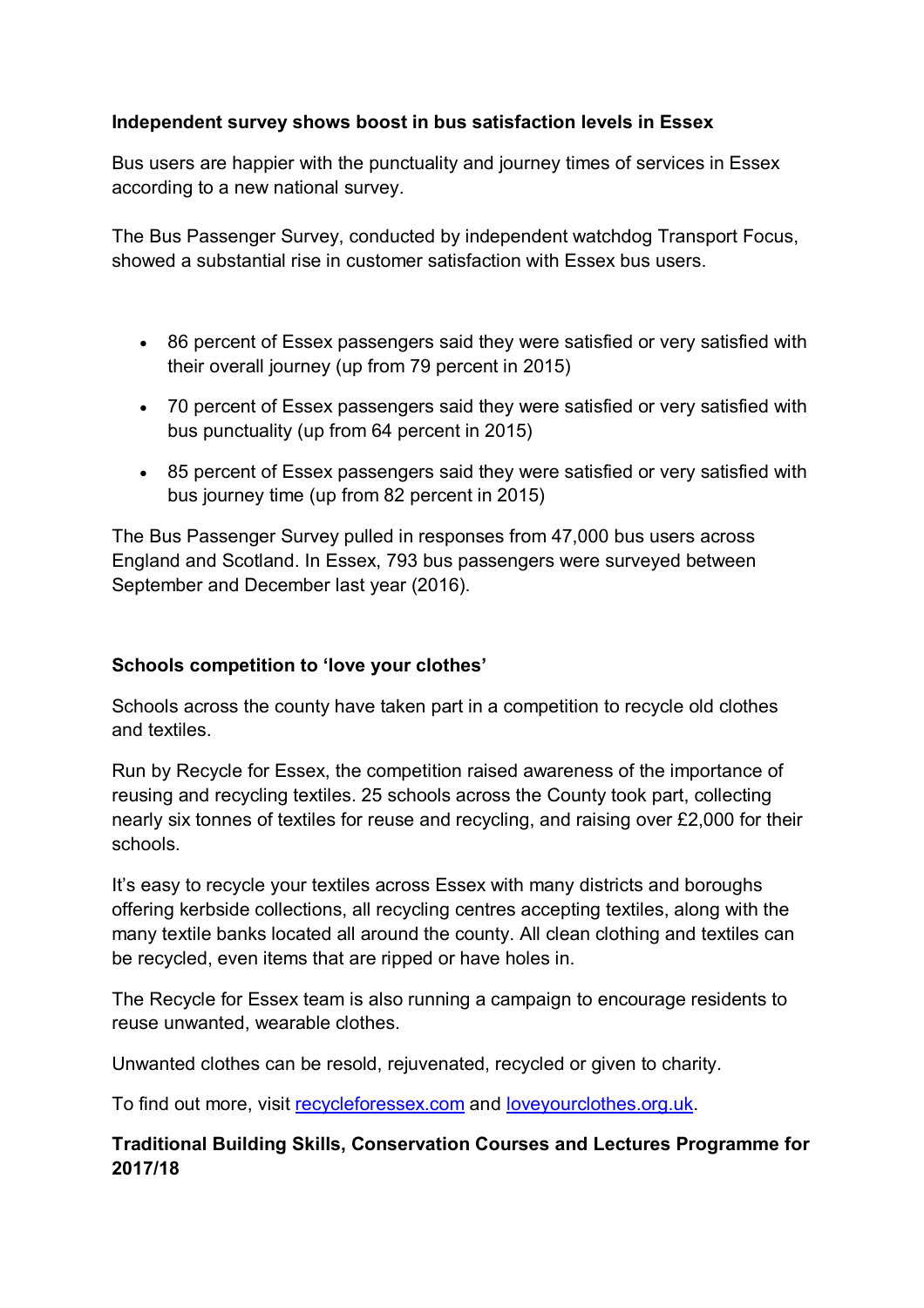Place Services at Essex County Council is launching its 2017/18 programme for Traditional Building Skills, Conservation Courses and Lectures.

The courses are designed to enable conservation and building professionals, contractors, general builders, and the owners and managers of historic buildings and sites, to increase their knowledge and skills in the technical and practical issues involved in the conservation management and repair of historic buildings and the wider historic environment.

All of the courses and lectures are delivered by leading craftsmen and experts in their specialist fields and are open to a variety of levels of skill.

The lectures, which are recognised by the Institute of Historic Building and Conservation (IHBC), run from the magnificent Cressing Temple Barns near Braintree in Essex.

This year's programme includes a number of new subjects from investigating and remedying dampness and timber decay, to historic paintwork and the management of conservation areas.

Practical, 'hands on' courses are either workshop-based, or run from 'live' projects on historic buildings. Venues for practical courses this year will include Stock Windmill in Essex, Little Wenham Hall in Suffolk and the magnificent walled garden at Hatfield House in Hertfordshire.

Highlights of this year's programme include a special one-day conference on the Forests of Essex, to be held in memory of Oliver Rackham, who contributed so much to our understanding of forests and woods in Essex, which will explore the cultural and natural heritage of our wooded landscapes and their future management. Another highlight is a Hot Lime Workshop delivered by one of England's leading stonemasons.

Adrian Gascoyne, Head of Place Services, said: "It is vital that we don't lose these traditional building techniques as they are essential to preserving our rich heritage. The programme we run gives everyone from a homeowner of a listed building to a practising craftsman the opportunity to learn new skills and to preserve our heritage for future generations."

A number of free places are offered under a bursary scheme, which heritage developer City & Country are supporting for the ninth year running.

To find out more about eligibility and to apply for funding, call 0333 013 2738 or email traditional.buildingskills@essex.gov.uk. To view the range of courses and lectures offered by the programme, visit placeservices.co.uk/courses.